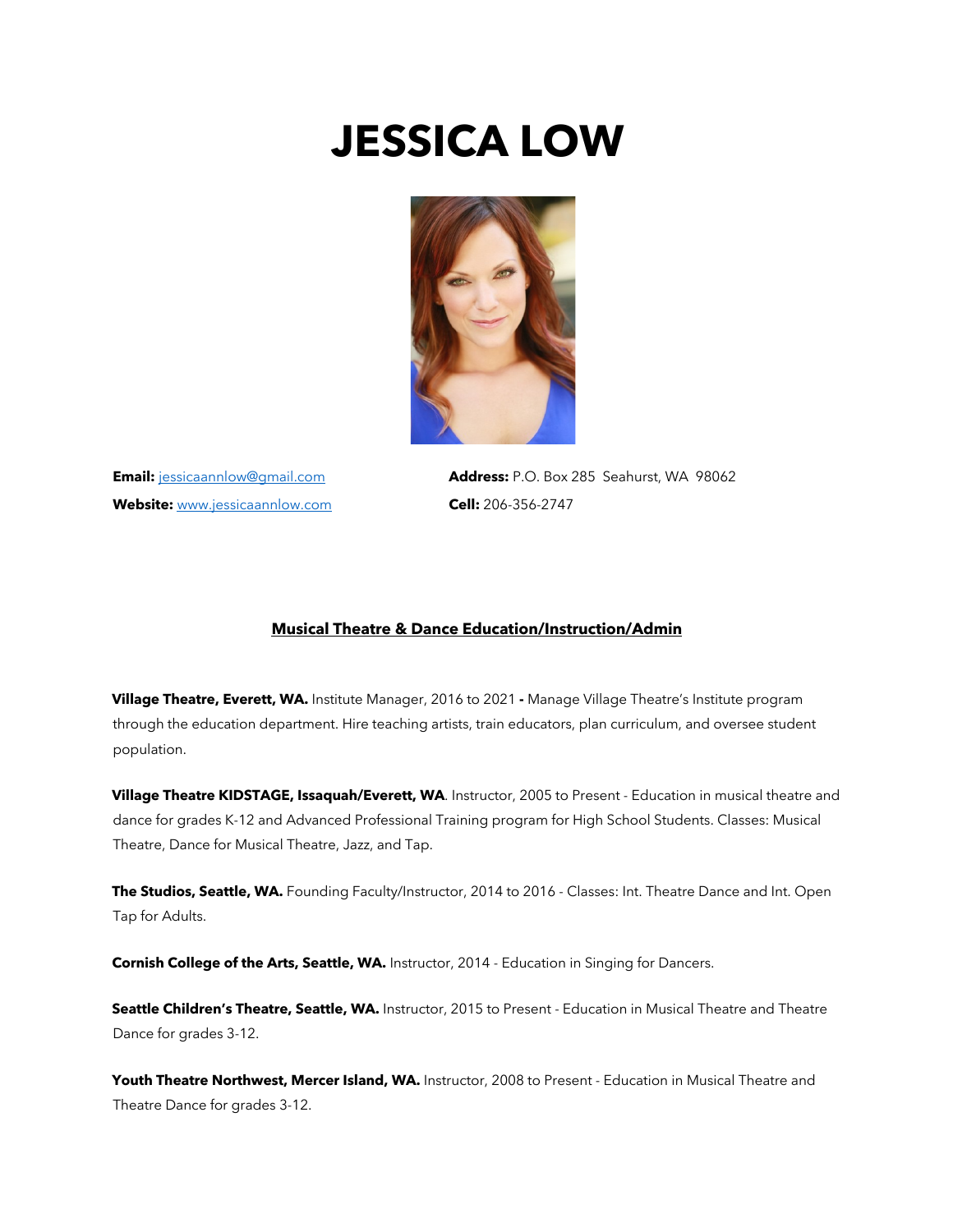**Studio East, Kirkland, WA.** Instructor, 2014 to 2018 - Education in Musical Theatre and Theatre Dance for grades 3-12.

**Stage Struck, Seattle, WA.** Instructor, 2020 to Present - Education in Musical Theatre and Theatre Dance for grades 3-9.

## **Professional Stage Direction and Choreography**

| <b>Shrek</b> (Assistant Choreography)                                                       | The 5th Avenue Theatre, WA (Director: Desdemona Chiang)  |
|---------------------------------------------------------------------------------------------|----------------------------------------------------------|
| *Postponed/Cancelled due to COVID 19                                                        |                                                          |
| Lizzie (Choreography)                                                                       | inD Theatre, WA (Director: Jesse Smith)                  |
| The Little Mermaid (Direction)                                                              | Bigfork Summer Playhouse, MT                             |
| The Wild Party (Choreography)<br>*2014 Gregory Award Recipient for Outstanding Choreography | Sound Theatre Company, WA (Director: Corey McDaniel)     |
| PriscillaDesert (Direction/Choreography)                                                    | Bainbridge Performing Arts, WA                           |
| The Sound of Music (Assistant Direction)                                                    | The 5th Avenue Theatre, WA (Director: David Bennett)     |
| Georgia McBride (Choreography)                                                              | A Contemporary Theatre, WA (Director: David Bennett)     |
| <b>Newsies</b> (Associate Direction)                                                        | Village Theatre, WA (Director: Steve Tomkins)            |
| The Fantasticks (Choreo/Assoc. Direction)                                                   | Showtune Theatre Company (Director: David Bennett)       |
| The Tutor (Choreography)                                                                    | Village Theatre, WA (Director: David Goldstein)          |
| The Passage (Choreography)                                                                  | Village Theatre BETA Series, WA (Director: Brandon Ivie) |
| 9-5 The Musical (Direction/Choreography)                                                    | Seattle Musical Theatre, WA                              |
| The Producers (Direction)                                                                   | Shoreline Community College, WA                          |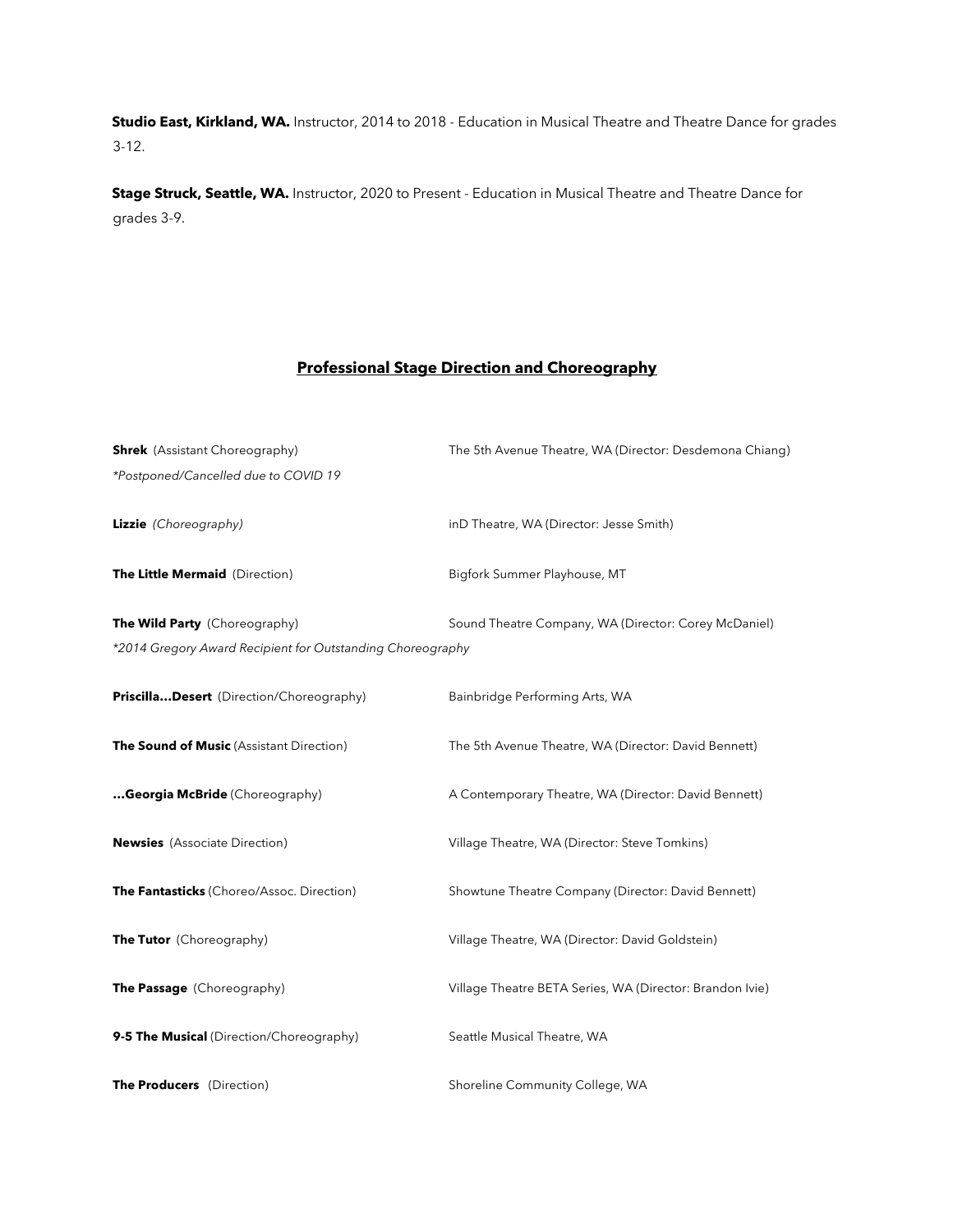| Jesus Christ Superstar (Choreography/Asst.Dir)   | Harlequin Productions, WA (Director: Linda Whitney)      |
|--------------------------------------------------|----------------------------------------------------------|
| The Drowsy Chaperone (Choreography)              | Bigfork Summer Playhouse, MT (Director: Matt Wolfe)      |
| <b>Billy Elliot</b> (Associate Direction)        | Village Theatre, WA (Director: Steve Tomkins)            |
| The Toxic Avenger (Choreography)                 | STAGEright, WA (Director: Sophia Federighi)              |
| <b>Singin' In The Rain</b> (Associate Direction) | Village Theatre, WA (Director: Steve Tomkins)            |
| <b>Company</b> (Direction/Choreography)          | Shoreline Community College, WA                          |
| <b>Seussical</b> (Direction)                     | Bigfork Summer Playhouse, MT                             |
| The Producers (Choreography)                     | Bainbridge Performing Arts, WA (Director: Teresa Thuman) |
| Young Frankenstein (Choreography)                | Bigfork Summer Playhouse, MT (Director: Curt Olds)       |
| Fiddler on The Roof (Choreography)               | Seattle Musical Theatre, WA (Director: Teresa Thuman)    |
| Kiss Me Kate (Choreography)                      | Bainbridge Performing Arts, WA (Director: Teresa Thuman) |
| Man of La Mancha (Choreography)                  | Bigfork Summer Playhouse, MT (Director: Matt Wolfe)      |
| <b>TOMMY</b> (Choreography)                      | Bainbridge Performing Arts, WA (Director: Teresa Thuman) |
| <b>Urinetown</b> (Choreography)                  | Bainbridge Performing Arts, WA (Director: Teresa Thuman) |
| R&R Twelfth Night (Choreography)                 | Harlequin Productions, WA (Director: Scot Whitney)       |
| The Secret Garden (Choreography)                 | Bainbridge Performing Arts, WA (Director: Teresa Thuman) |
| <b>George M!</b> (Choreography)                  | Seattle Musical Theatre, WA (Director: Greg Morales)     |
| High Society (Choreography)                      | Seattle Musical Theatre, WA (Director: Teresa Thuman)    |
| <b>Nicolas Nickleby</b> (Choreography)           | Centerstage, WA (Director: Alan Bryce)                   |
| <b>Swing!</b> (Choreography)                     | Seattle Musical Theatre, WA (Director: Greg Morales)     |
| <b>Nunsense 2</b> (Choreography)                 | Seattle Musical Theatre, WA (Director: Bryce Britton)    |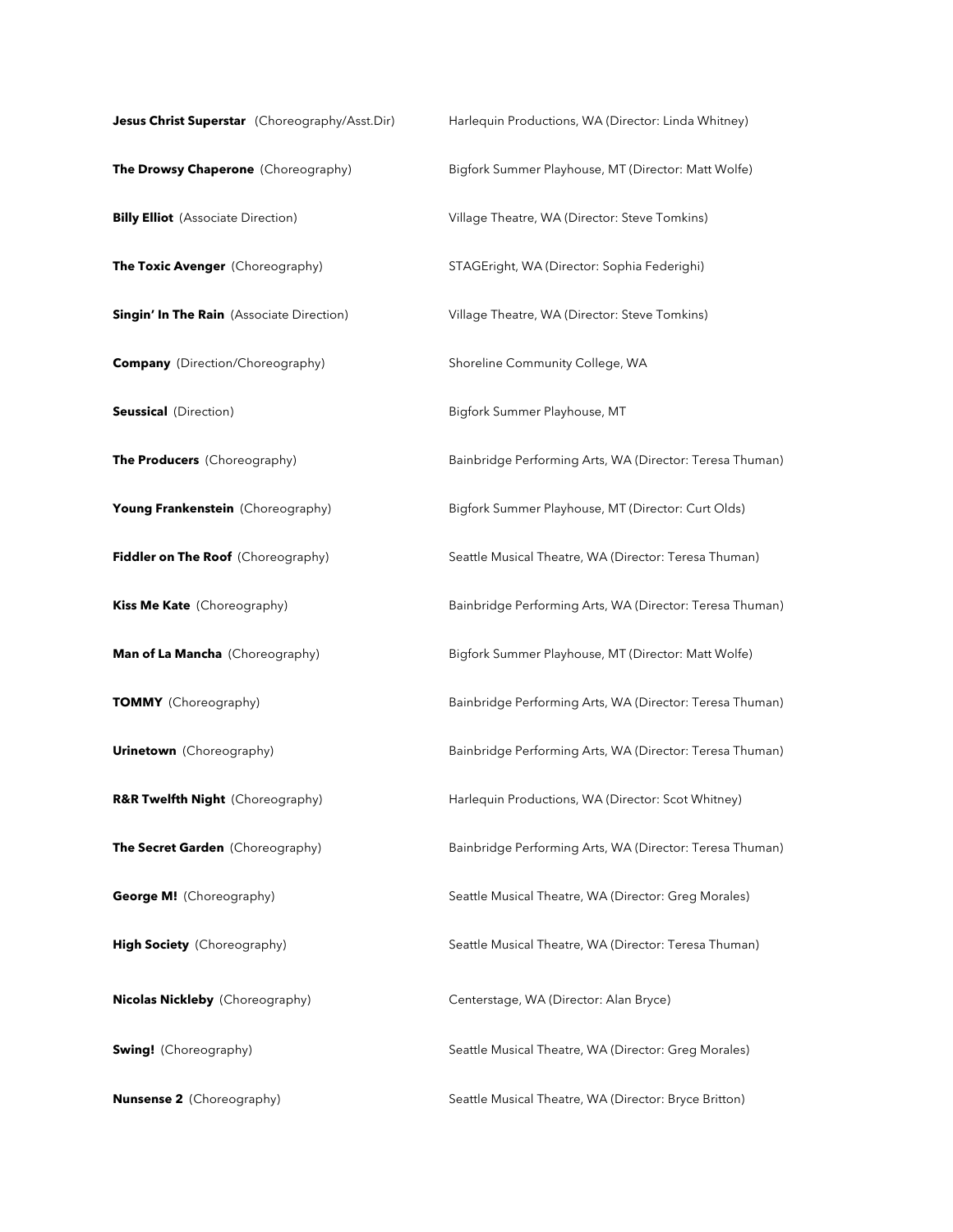**Closer Than Ever** (Choreography) Seattle Musical Theatre, WA (Director: Mark Rabe)

A Christmas... Guide (Choreography) Harlequin Productions, WA (Director: Linda Whitney)

# **Industrial Direction and Choreography**

| <b>Meat Circus</b> (Choreography)                                  | Le Faux Productions, WA        |
|--------------------------------------------------------------------|--------------------------------|
| <b>Season Preview 2016-2017</b> (Choreography/Associate Direction) | Village Theatre, WA            |
| <b>Roots of Rock</b> (Choreography/Assistant Direction)            | Harlequin Productions, WA      |
| <b>DivaTech</b> (Choreography)                                     | Naomi Morgan Entertainment, WA |
| <b>Tweenland</b> (Choreography)                                    | Naomi Morgan Entertainment, WA |
| Memphis Belles (Direction/Choreography/Editor)                     | Naomi Morgan Entertainment, WA |
| <b>Valentinos</b> (Direction/Choreography/Editor)                  | Naomi Morgan Entertainment, WA |
| <b>Xbox Release</b> (Choreography)                                 | Microsoft, WA                  |
| Miss Washington/Miss America (Talent Coach)                        | Seattle, WA                    |

## **Regional Theatre Performance Credits**

| <b>The Last Five Years</b> , Cathy            | Sound Theatre Company, WA (Director: Teresa Thuman) |
|-----------------------------------------------|-----------------------------------------------------|
| <b>Jesus Christ Superstar, Mary Magdalene</b> | Harlequin Productions, WA (Director: Linda Whitney) |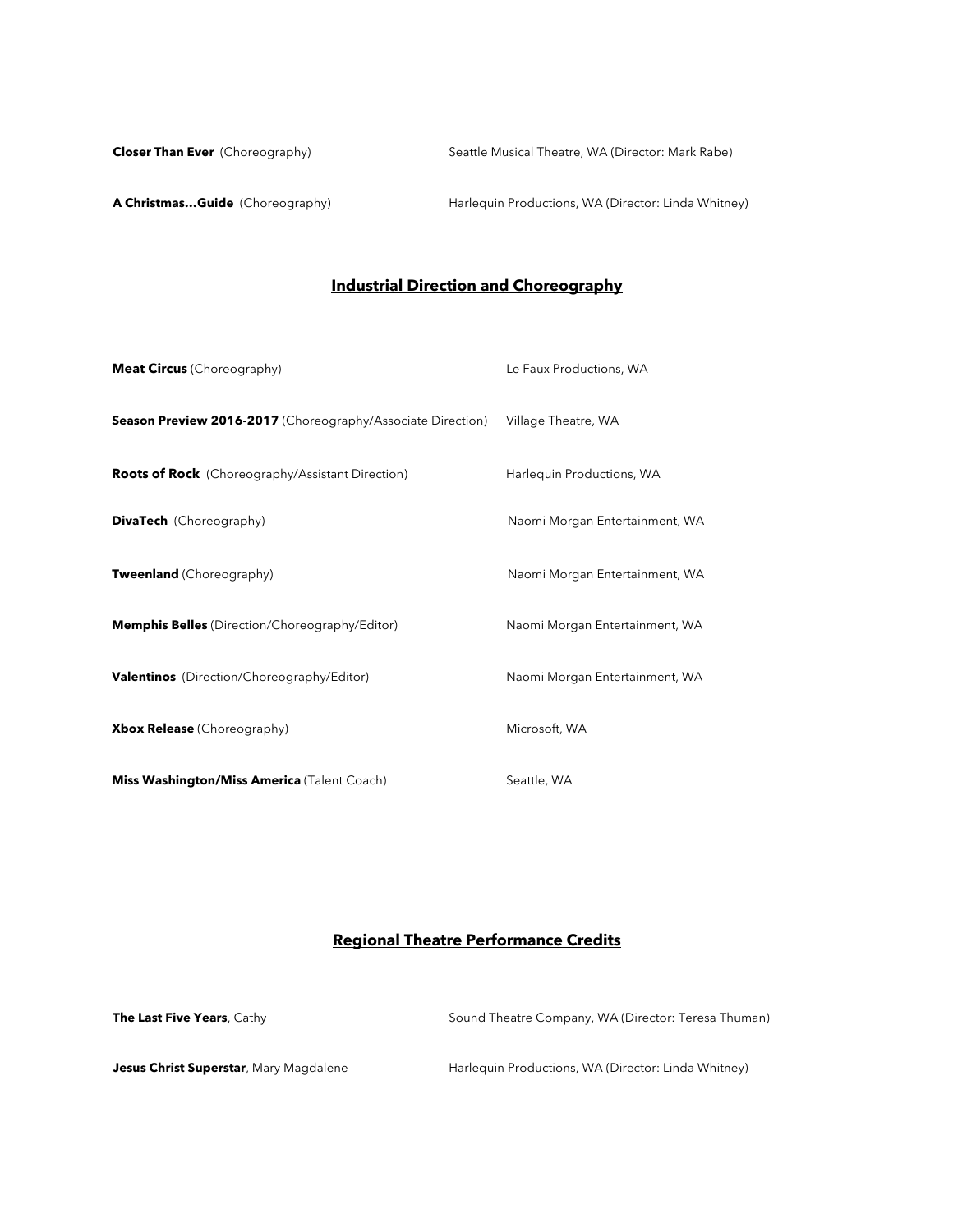**Children of Eden**, Eve/Mama Noah Capital Playhouse, WA. (Director: Troy Fisher) **Jekyll and Hyde**, Lucy Harris **Bainbridge Performing Arts, WA (Director: Steven Fogell)** Bainbridge Performing Arts, WA (Director: Steven Fogell) **A Chorus Line**, Maggie Coeur d'Alene Summer Theatre, ID (Director: Michael Ericson) **Lizzie,** Emma Borden **independent index** inD Theatre, WA (Director: Jesse Smith) **Big River**, Mary Jane **Big River**, Mary Jane **Village Theatre, WA (Director: Steve Tomkins) Xanadu***,* Erato/Hera/Dance Captain Village Theatre, WA (Director: David Goldstein) **Xanadu**, Erato/Hera/Dance Captain **Arizona Theatre Company, AZ (Director: David Goldstein) It Shoulda Been You**, Rebecca Cover Village Theatre, WA (Director: John Kretzu) **The Full Monty**, Estelle/Susan/Joanie Cover Village Theatre, WA (Director: Jerry Dixon) **Jesus Christ Superstar**, Soul Girl/Apostle Village Theatre, WA (Director: Brian Yorkey) **Big River**, Susan Wilkes **Village Theatre, WA (Director: Steve Tomkins)** Village Theatre, WA (Director: Steve Tomkins) **Saint Heaven**, Maggie Rivers Cover **Village Theatre, WA (Director: Andrea Dymond) Beauty and The Beast**, Silly Girl/Ensemble Village Theatre, WA (Director: Steve Tomkins) **A Chorus Line**, Bebe Capital Playhouse, WA (Director: Jeff Kingsbury) **Pippin**, Featured Ensemble **Coeur d'Alene Summer Theatre, ID (Director: Roger Welch) Peter Pan**, Lost Boy Coeur d'Alene Summer Theatre, ID (Director: Roger Welch) **Tommy**, Ensemble **Village Theatre, WA (Director: Brian Yorkey)** Village Theatre, WA (Director: Brian Yorkey) **Nicholas Nickleby**, Madeline **Centerstage**, WA (Director: Alan Bryce) **Annie Get Your Gun**, Ensemble **Village Theatre, WA (Director: Steve Tomkins)**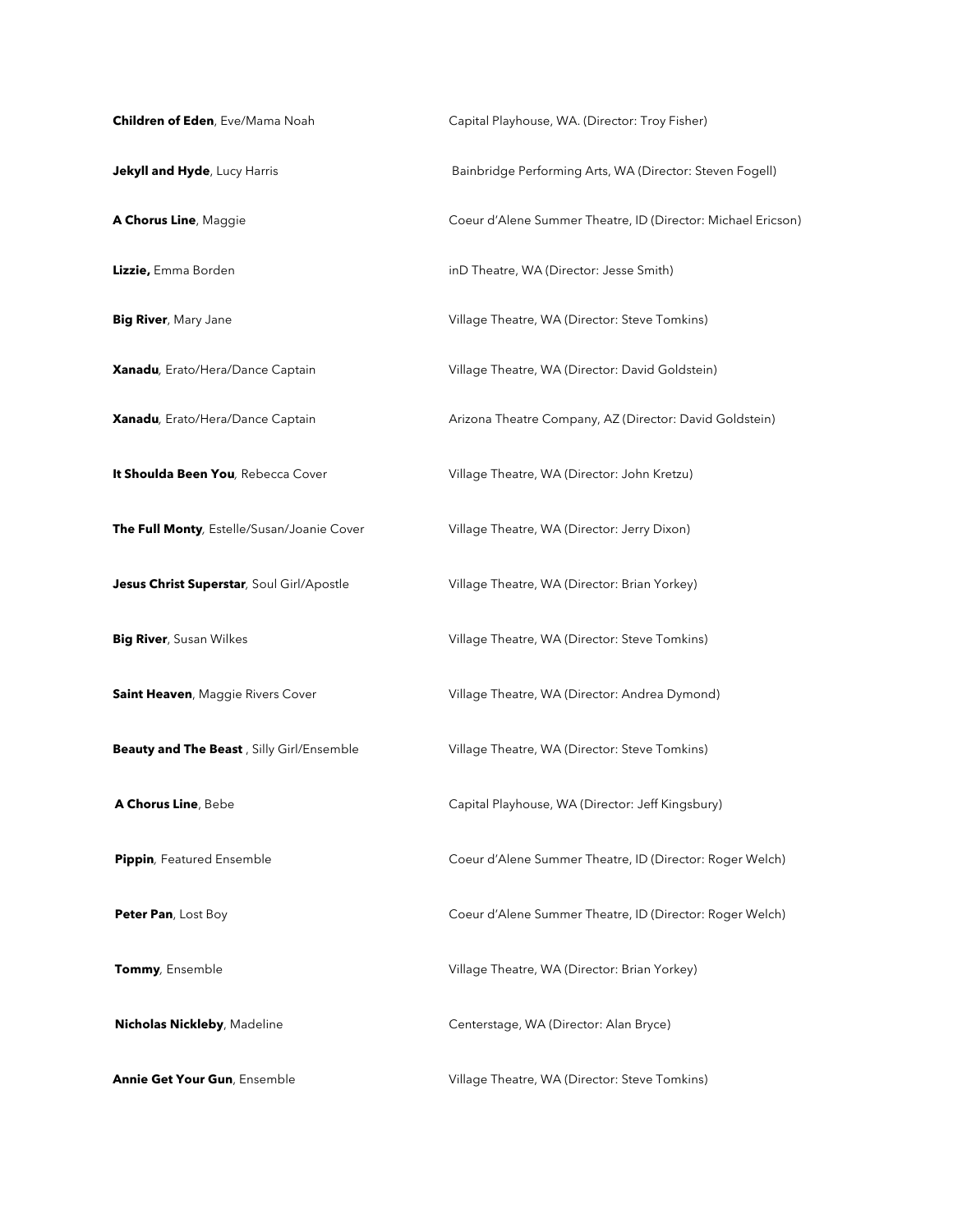| 42 Street, Ensemble                      | Village Theatre, WA (Director: Steve Tomkins)         |
|------------------------------------------|-------------------------------------------------------|
| <b>My Way</b> , Lead Vocalist            | Seattle Musical Theatre, WA (Director: Teresa Thuman) |
| <b>Swing!</b> , Lead Vocalist and Dancer | Seattle Musical Theatre, WA (Director: Greg Morales)  |
| I Love You Because, Female 3             | Centerstage, WA (Director: Brandon Ivie)              |

# **Concerts/Workshop Performance Credits**

| Lizzie, Alice Russell                | Village Theatre, WA (Director: Kent Nicholson)        |
|--------------------------------------|-------------------------------------------------------|
| <b>Floyd Collins, Nellie Collins</b> | STAGEright, WA (Director: Lindsey Larson)             |
| <b>Industry, Ecstasy</b>             | Naomi Morgan Entertainment, WA (Author: Naomi Morgan) |
| <b>A Proper Place, Tweeny</b>        | Village Theatre, WA (Director: David Goldstein)       |
| Time of Innocence, Linda             | Village Theatre, WA (Director: Steve Tomkins)         |
| Sundays at Tiffany's, Jane           | Village Theatre, WA (Director: Eric Jensen)           |

## **Industrial Performance Credits**

| <b>Roots of Rock</b> , Lead Vocalist                      | Harlequin Productions, WA      |
|-----------------------------------------------------------|--------------------------------|
| 3 Girls, 2 Guys and A Cabaret, Producer and Lead Vocalist | Seattle, WA                    |
| <b>Ho-Tunes</b> , Lead Vocalist                           | Producer: Pauls Macs           |
| Tweenland, Lead Vocalist                                  | Naomi Morgan Entertainment, WA |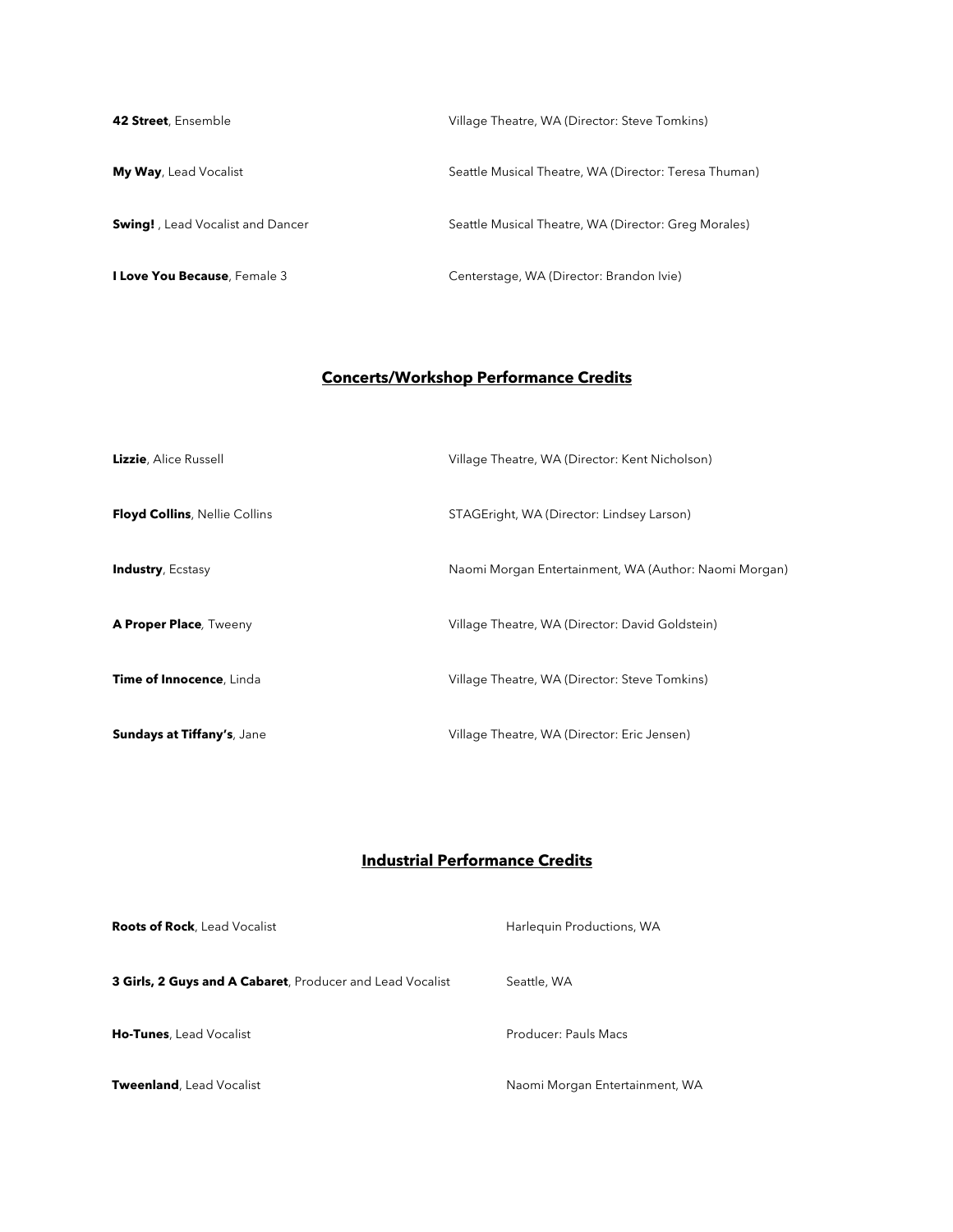**Sing Out Seattle**, Lead Vocalist **All Access 20 August 2018** Producer: David Hunter Koch

# **Educational Direction/Choreography Credits**

| A Christmas Story (Direction)                  | Village Theatre TeenSelect, WA  |
|------------------------------------------------|---------------------------------|
| <b>School of Rock</b> (Direction/Choreography) | Village Theatre TeenSelect, WA  |
| <b>Chicago</b> (Direction)                     | Village Theatre TeenSelect, WA  |
| <b>Anything Goes (Direction)</b>               | Village Theatre SummerStock, WA |
| <b>OnceNew Jersey</b> (Direction)              | Village Theatre TeenSelect, WA  |
| <b>Urinetown</b> (Direction)                   | Seattle Children's Theatre, WA  |
| The Addams Family (Direction/Choreography)     | Village Theatre TeenSelect, WA  |
| <b>Shrek</b> (Direction/Choreography)          | Village Theatre Ensemble, WA    |
| The Wizard of Oz (Direction/Choreography)      | Village Theatre Ensemble, WA    |
| The Little Mermaid (Direction/Choreography)    | Village Theatre Ensemble, WA    |
| High School Musical (Direction/Choreography)   | Village Theatre SummerStock, WA |
| The Jungle Book (Direction/Choreography)       | Village Theatre Ensemble, WA    |
| Madagascar (Co-Direction/Choreography)         | Village Theatre Ensemble, WA    |
| The Addams Family (Choreography)               | Village Theatre Ensemble, WA    |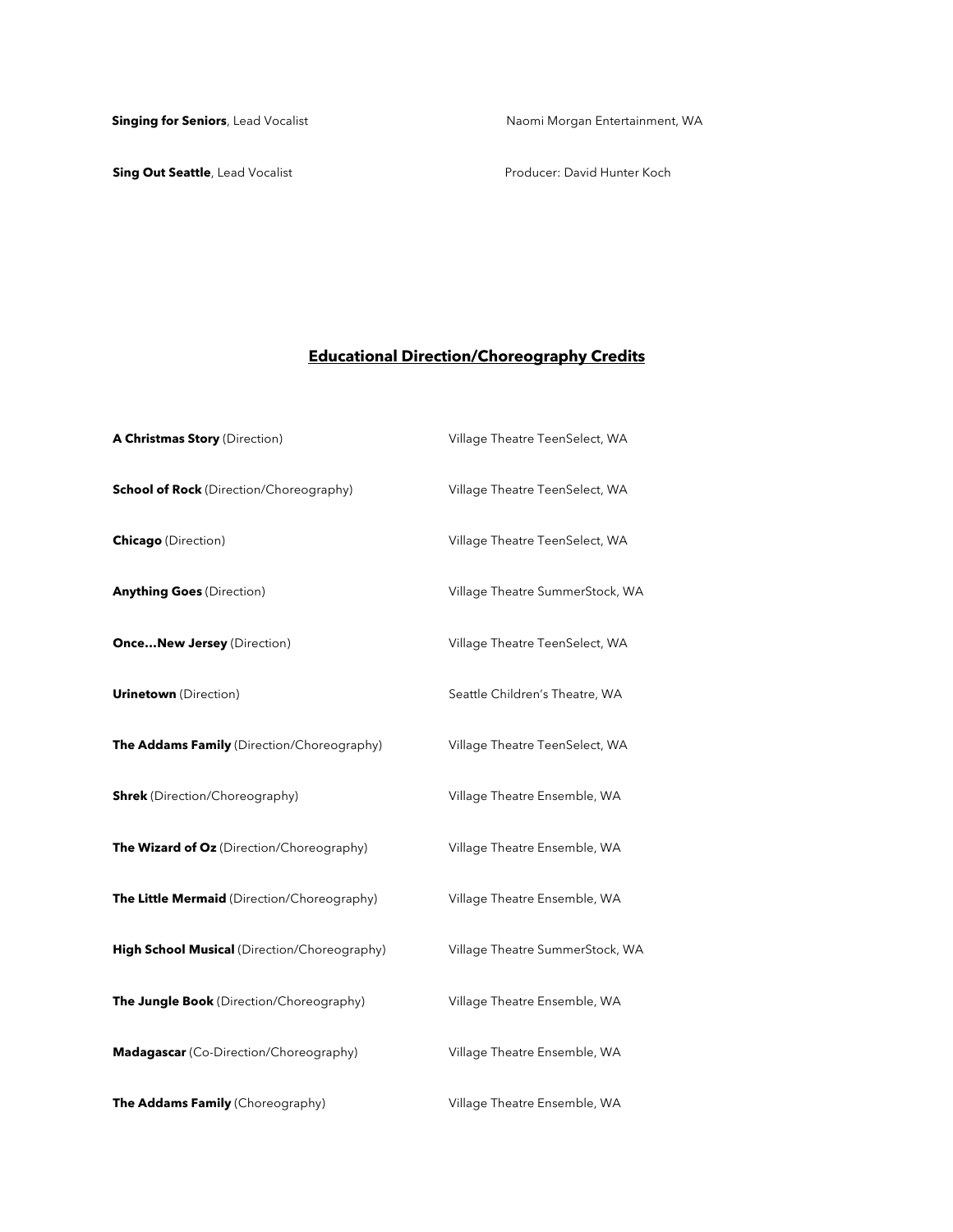| Charlie Brown (Asst. Direction/Choreography)      | Village Theatre Ensemble, WA                 |
|---------------------------------------------------|----------------------------------------------|
| <b>Shrek</b> (Choreography)                       | Village Theatre SummerStock, WA              |
| <b>Urinetown</b> (Choreography)                   | Village Theatre TeenSelect, WA               |
| Honk (Choreography)                               | Village Theatre Ensemble, WA                 |
| <b>Into The Woods (Choreography)</b>              | Seattle Children's Theatre Summer Season, WA |
| 42 Street (Choreography)                          | Youth Theatre Northwest, WA                  |
| <b>Cinderella</b> (Choreography)                  | Youth Theatre Northwest, WA                  |
| A Chorus Line (Choreography)                      | ArtsWest Summer Season, WA                   |
| <b>Beauty and The Beast (Choreography)</b>        | Youth Theatre Northwest, WA                  |
| <b>Crazy For You</b> (Choreography)               | Nathan Hale High School, WA                  |
| Honk (Choreography)                               | The Evergreen School, WA                     |
| The Addams Family (Choreography)                  | Jackson High School, WA                      |
| Into The Woods (Choreography)                     | The Evergreen School, WA                     |
| Thoroughly Modern Millie (Direction/Choreography) | Bainbridge Performing Arts, WA               |

## **Education and Training**

**University of Washington**, Bachelor of Arts in Drama, GPA 3.77, Emphasis in Acting and Directing.

**American Musical Theatre of San Jose**, Theatre Artist's Institute.